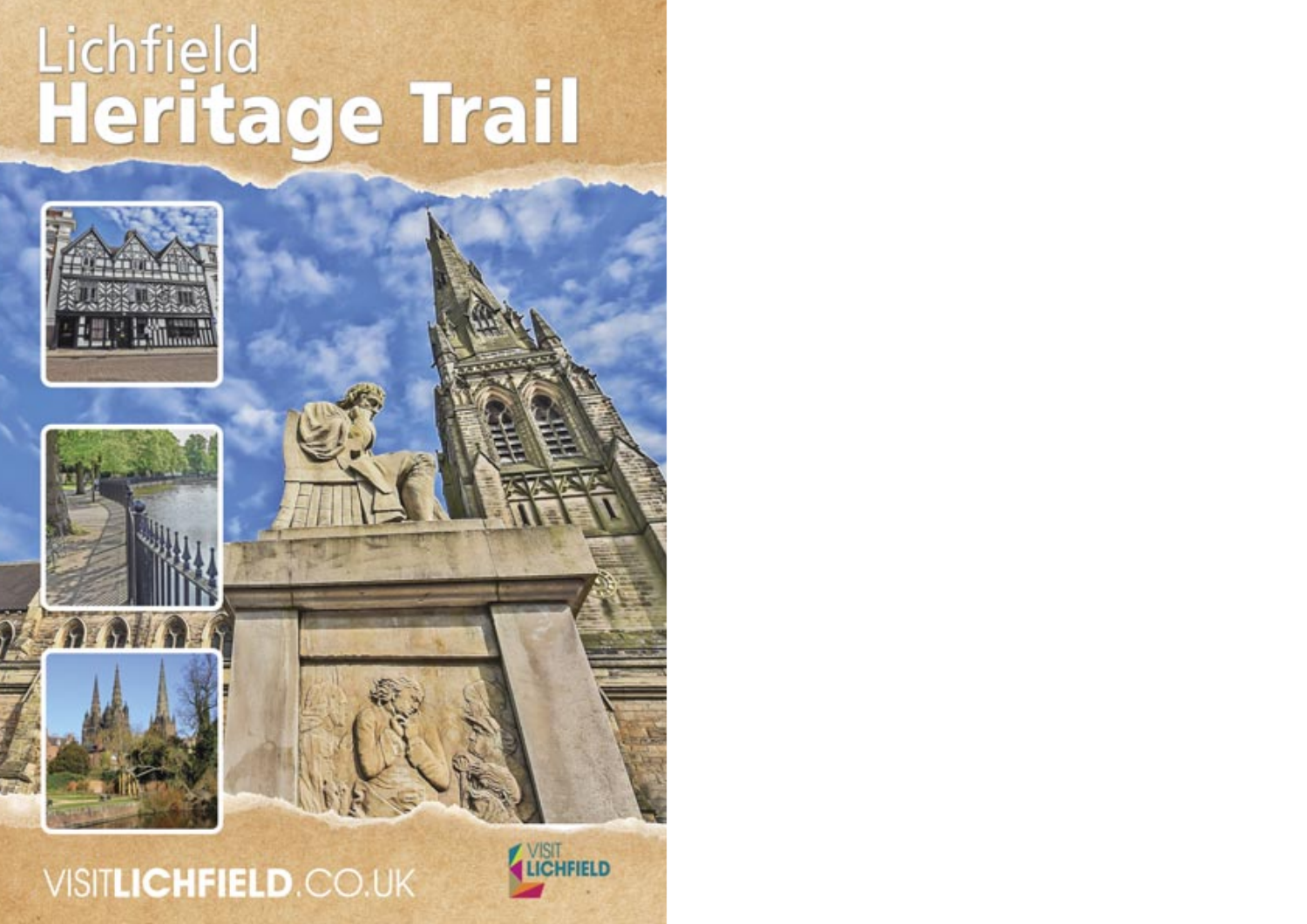# Welcome to Lichfield

**Although one of the smallest cathedral cities in England, Lichfield has a rich and varied past. This self-guided tour will help you to discover some of the city's heritage through the stories of its people and buildings. If you want to know more, why not book onto one of our city tours? Find out more at Visitor Information in St Mary's or visit www.visitlichfield.co.uk.**



#### The early days

Lichfield developed as a settlement in the Anglo-Saxon period and was made the seat of the Mercian diocese by Bishop Chad in 669. The first church probably stood on the site of the present cathedral, and Lichfield quickly grew as the ecclesiastical centre of the Kingdom of Mercia.

Further development of the city took place in the 12th century under Bishop Clinton, who fortified The Close and expanded the town with the ladder-shaped street pattern that survives to this day.

However, in 1291 a fire laid waste to churches, the Friary and a large part of the city. Rebuilding took time, but eventually Lichfield gained its status as a thriving market town and important trading centre.

> **Franciscan** friars build a friary and settle in Lichfield.

#### Destruction and then development

In 1538, during the Reformation, the Franciscan Friary was dissolved and St Chad's shrine was destroyed. A century later even greater destruction occurred during the Civil War of the 1640s. Lichfield was a Royalist stronghold and three sieges caused enormous damage to the cathedral and The Close.

#### The polite society

In the 18th century the city developed as a leading intellectual and cultural centre of the Midlands and prospered from its central location on the busy coaching routes. Lichfield was home to many famous people, including Erasmus Darwin, David Garrick, Anna Seward and Samuel Johnson.

The population increased steadily throughout the 19th century, but the coming of the railway age meant the city lost much of the vitality it had enjoyed as a coaching centre. However, as an ecclesiastical centre, and the home of interesting figures, such as the artist and architectural writer John Louis Petit, Lichfield continued to thrive.





**A brief history of Lichfield**

#### **669**

Chad, Bishop of Mercia, **1755 Chad, Bishop of Mercia, 1755 1755 Chad, Bishop of Mercia, 1755** establishes his seat at Lichfield. His legacy thrives as visitors from around the world continue to be welcomed to the beautiful gothic, three spired cathedral.

#### **1135 1230s**

Bishop Roger De Clinton founds a new town at Lichfield, along with the Hospital of St John the Baptist.

**1291** Lichfield is badly damaged by a fire but is rebuilt. Lichfield is a small town with a population of about 1,500.

**1538 1553** Henry VIII orders the closure of the friary. City and county status is bestowed by Queen Mary I.

**1612 1643-46 F**dward Wightman is burnt at the stake in Lichfield, the last burning for heresy in England. The Civil War brings three sieges of the fortified Cathedral Close leaving the cathedral badly damaged.

**1660s** The cathedral and the city are restored under Charles II.

#### **2003** A medieval sculpture, the Samuel Johnson publishes A

Dictionary of The English Language.

Lichfield Angel, is discovered during works in Lichfield Cathedral.

The Staffordshire Hoard is discovered near Lichfield, the largest collection of Anglo-Saxon gold yet found. **2009**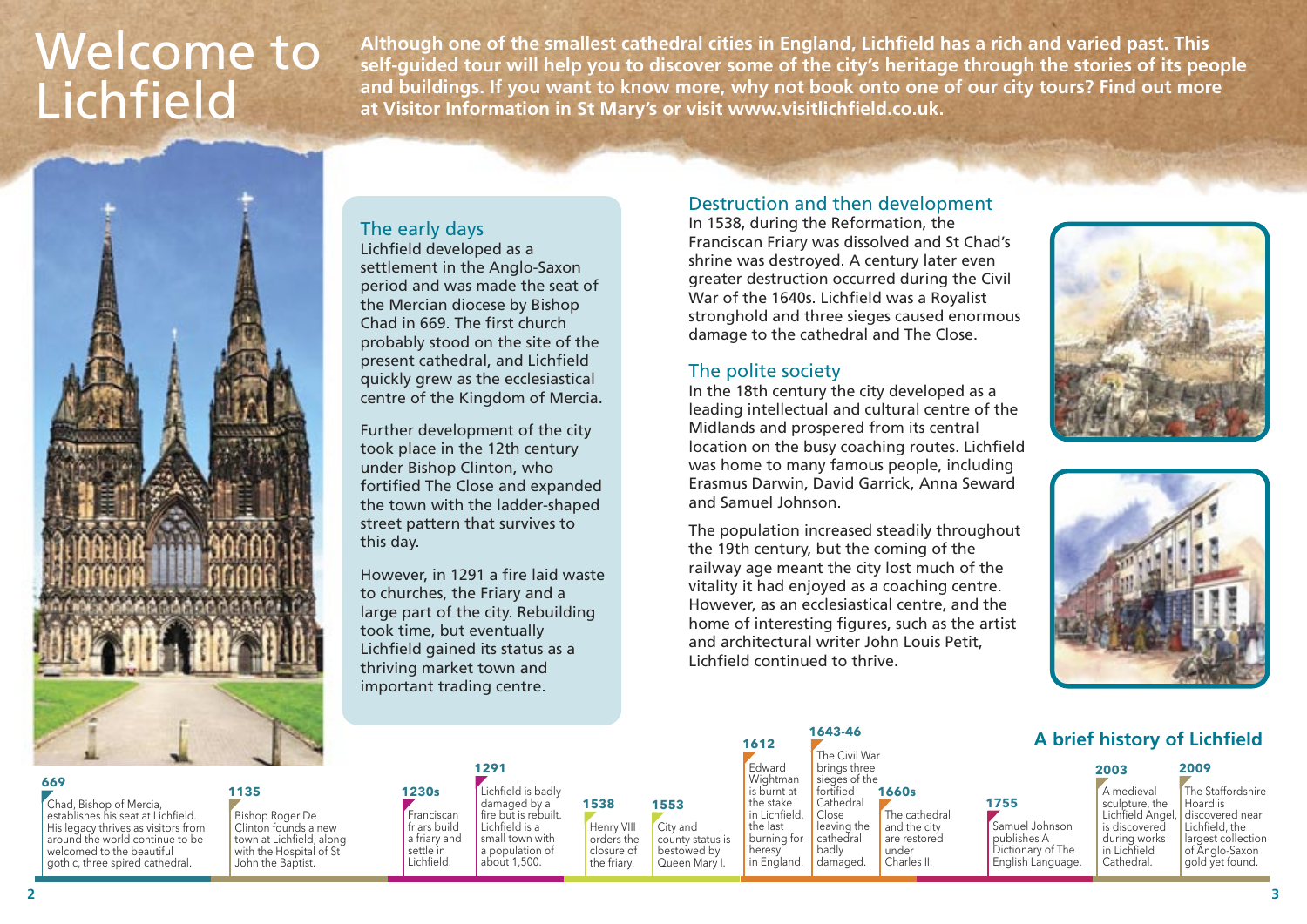You can start this walking trail at any point as it takes you around the interpretation boards in the city. Our route suggests starting in Market Street.

#### **1 City of philosophers**

**Samuel Johnson** was born in Lichfield in 1709. After an unsuccessful attempt to run a school near Lichfield, Johnson left for London with his pupil, **David Garrick**, in 1737. Doctor Johnson lived and worked in London but he continued to hold great affection for 'his native place' and returned many times to Lichfield. Discover more about his life and works inside the Birthplace Museum.

**Erasmus Darwin**, Charles Darwin's grandfather, lived at Darwin House (open to the public) near Cathedral Close. Erasmus Darwin brought great energy and enthusiasm to his wide range of interests and intellectual pursuits. He was a leading light of the Lunar Society, which was a major intellectual influence on the Industrial Revolution in England.

**Anna Seward**, known as the Swan of Lichfield, was born in Eyam in the Peak District of Derbyshire, where her father was the rector. The family moved to Lichfield in 1749 when her father was appointed as canon of Lichfield Cathedral. Anna was home-schooled, living at Bishop's Palace, and encouraged by her father in her talent for writing poems. After the death of a family friend, the family took in one of her daughters, Honora Sneyd, who became like a sister to Anna, and to whom she dedicated many of her poems.

Cross the Market Square to its junction with Dam Street.

#### **2 Markets and martyrs**

The market has traditionally been held on this site, with the original market place taking up the whole area around St Mary's Church. The church is the fifth on this site since its medieval foundation, with the present building dating from 1868. Today it houses Lichfield Library, Lichfield Visitor Information as well as the Hub at St Mary's, a multi-use arts and heritage centre.

Continue down Dam Street towards the cathedral to the corner of Minster Pool.

#### **3 A close encounter**

Look for the plaque on Brooke House in Dam Street. The building is named after Lord Brooke, who led the parliamentary forces against the Royalist troops during the first siege of the Civil War in March 1643. The plaque marks the spot where Brooke, who was preparing to mount his assault on The Close, was killed by John Dyott, who fired down from the top of the cathedral's central spire. The accuracy of his fatal shot was thought to be a sign of good fortune as the date was 2 March - St Chad's Day!

Walk along the path, known as Pool Walk, along the edge of Minster Pool.

#### **4 Moses and the moggs**

In the early 1800s Minster Pool had a bad reputation for sewage, encouraging disease and sickness in the city. After various improvement schemes the problem was finally addressed by South Staffordshire Waterworks Company, formed in 1853, which took over responsibility for the pool and turned it into a reservoir. Minster Pool is now maintained by Lichfield District Council. **4 5**







At the end of the Pool Walk, turn left into Bird Street (Beacon Park is opposite). Why not take a walk in Museum Gardens?





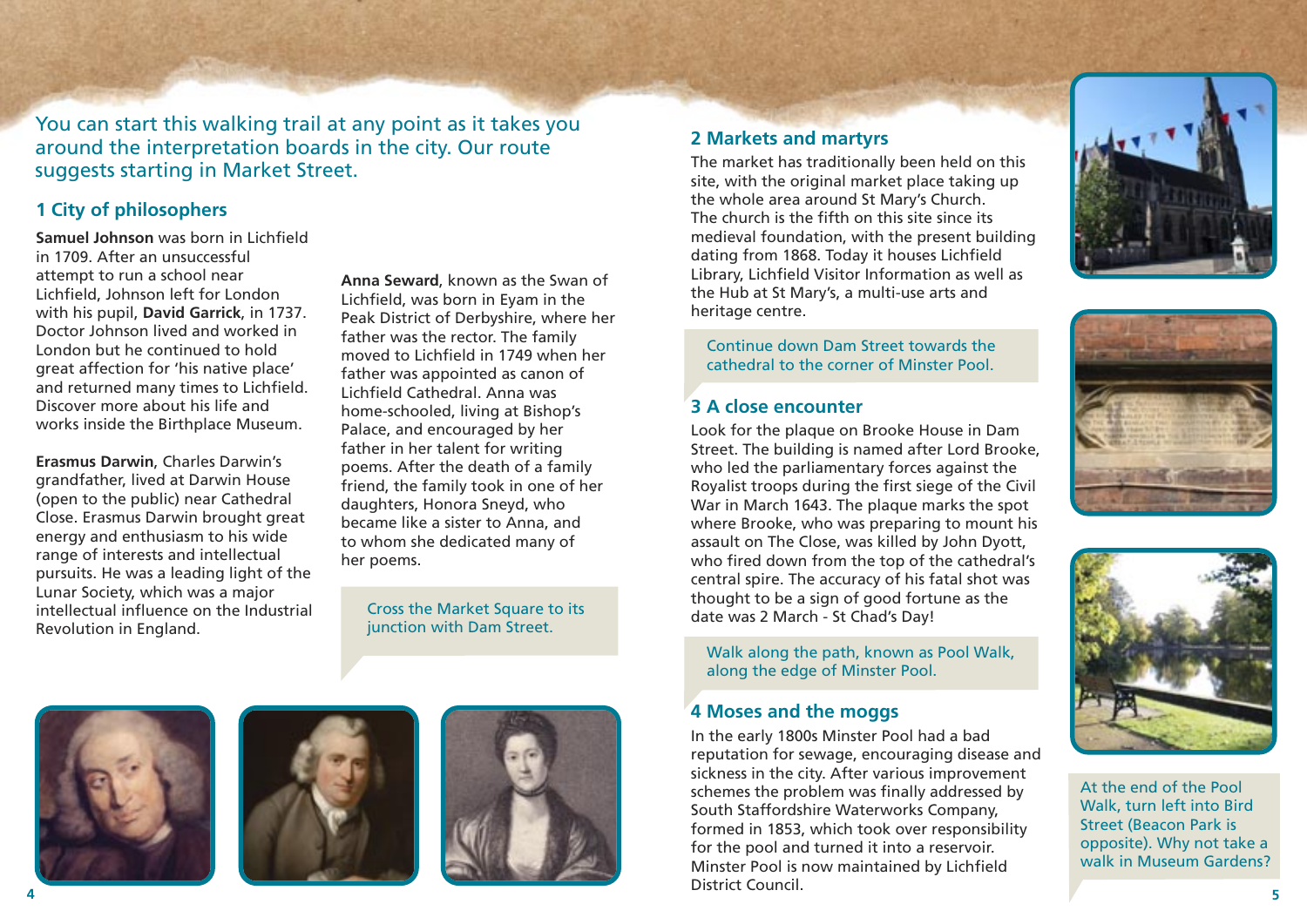des Construction

C Crown Copyright and database rights 2021. Ordnance Survey Licence no:100017765

mworth Street

10

All Charles Read

8

marker

3

P

5

4

6

7

The File

2

9

P

Croster o.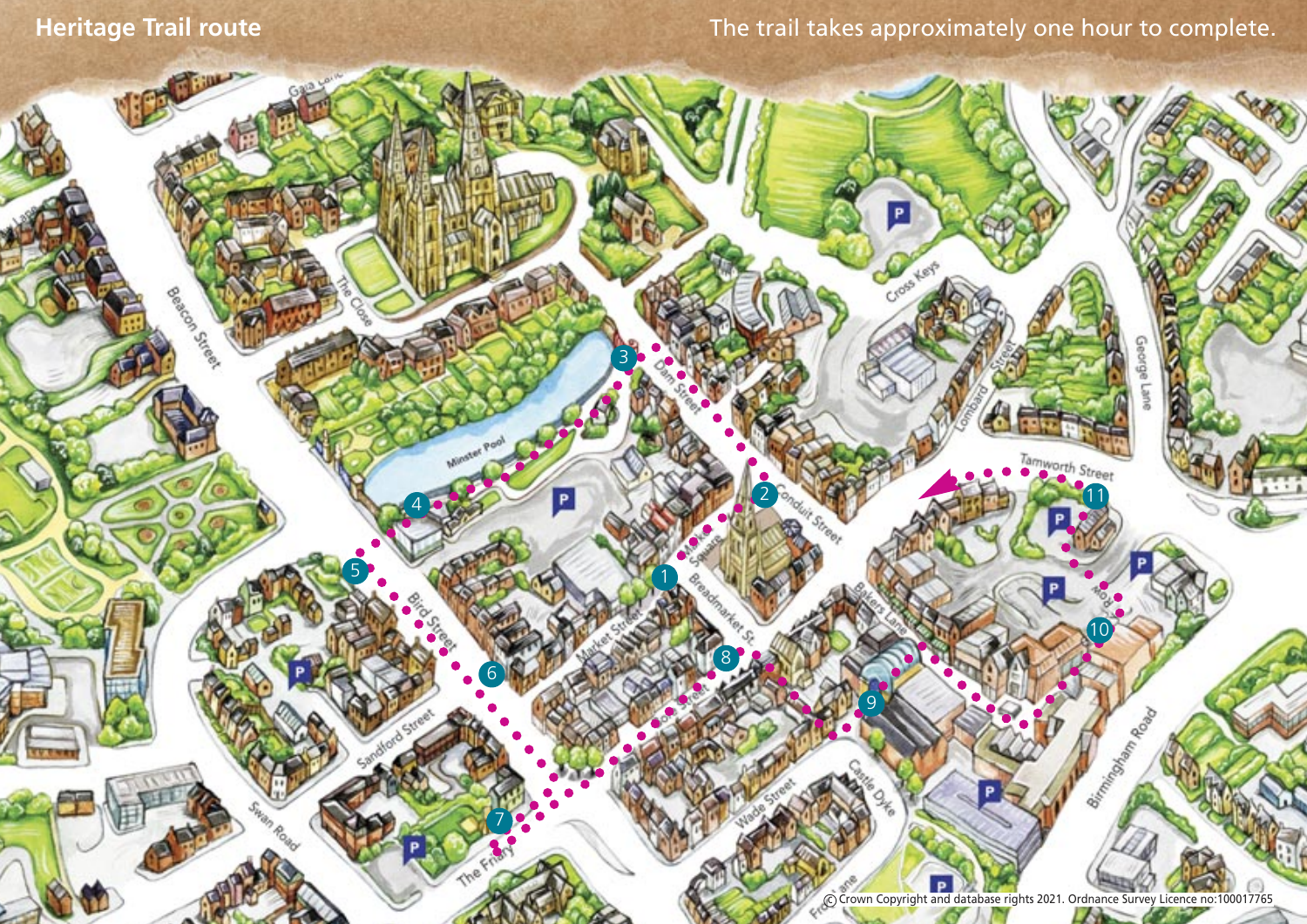







#### **5 Promenades and pleasure gardens**

Beacon Park was chosen as the site of one of the earliest free libraries, which opened in 1859. The library is now located at St Mary's in the Market Square, and the original building houses the registry office. Further along Beacon Street is Dr Milley's Hospital, one of the oldest existing buildings in the city, originally an almshouse for women founded in 1424.

Walk past The Swan on your right and continue along Bird Street.

#### **6 Inns and outs**

The Swan is recorded as an inn as early as 1362, and became one of the principal coaching inns in the city along with The George. The Swan was rebuilt during the late 18th century to cope with the increase in the coaching trade. Visitors to the city were attracted by a lively social scene and both inns were popular meeting places.

Further along on the right is the King's Head, home of the Staffordshire Regiment. Call in to see an interesting military collection and then continue to The George Hotel.

Continue along Bird Street to its junction with The Friary and turn right.

#### **7 The Franciscan Friary**

The Friary was founded in the 1230s. It was destroyed on the orders of Henry VIII in 1538 and little remains today of the monastery buildings. The classical portico does not originate from the site. It was set up by the city council in 1937 to frame the entrance to the excavated ruins of the Franciscan Friary.

In the late 1800s a clock tower inspired by Big Ben in London was constructed at the end of Bore Street. The tower stood here until 1927 when The Friary road was constructed and the clock was seen as an obstruction. The clock tower was rebuilt opposite Friary Gardens, where it remains to this day.

Return to The Friary/Bird Street junction continue along Bore Street.

#### **8 Design of the times**

The Tudor building to the right is called Lichfield House, and is home to the Tudor of Lichfield. It was used as a prison during the Civil War with prisoners chained in the cellars.

Donegal House was built for the local merchant James Robinson in 1730. His great granddaughters are immortalised in a marble sculpture at Lichfield Cathedral, known as The Sleeping Children (1817).

To the left of Donegal House is the Guildhall. The 19th century stained glass window was originally installed at Lichfield Cathedral before it was moved to the Guildhall in 1893.







Turn to your right and go through the passageway beside The Tudor of Lichfield known as Tudor Row. Turn left when you reach the end.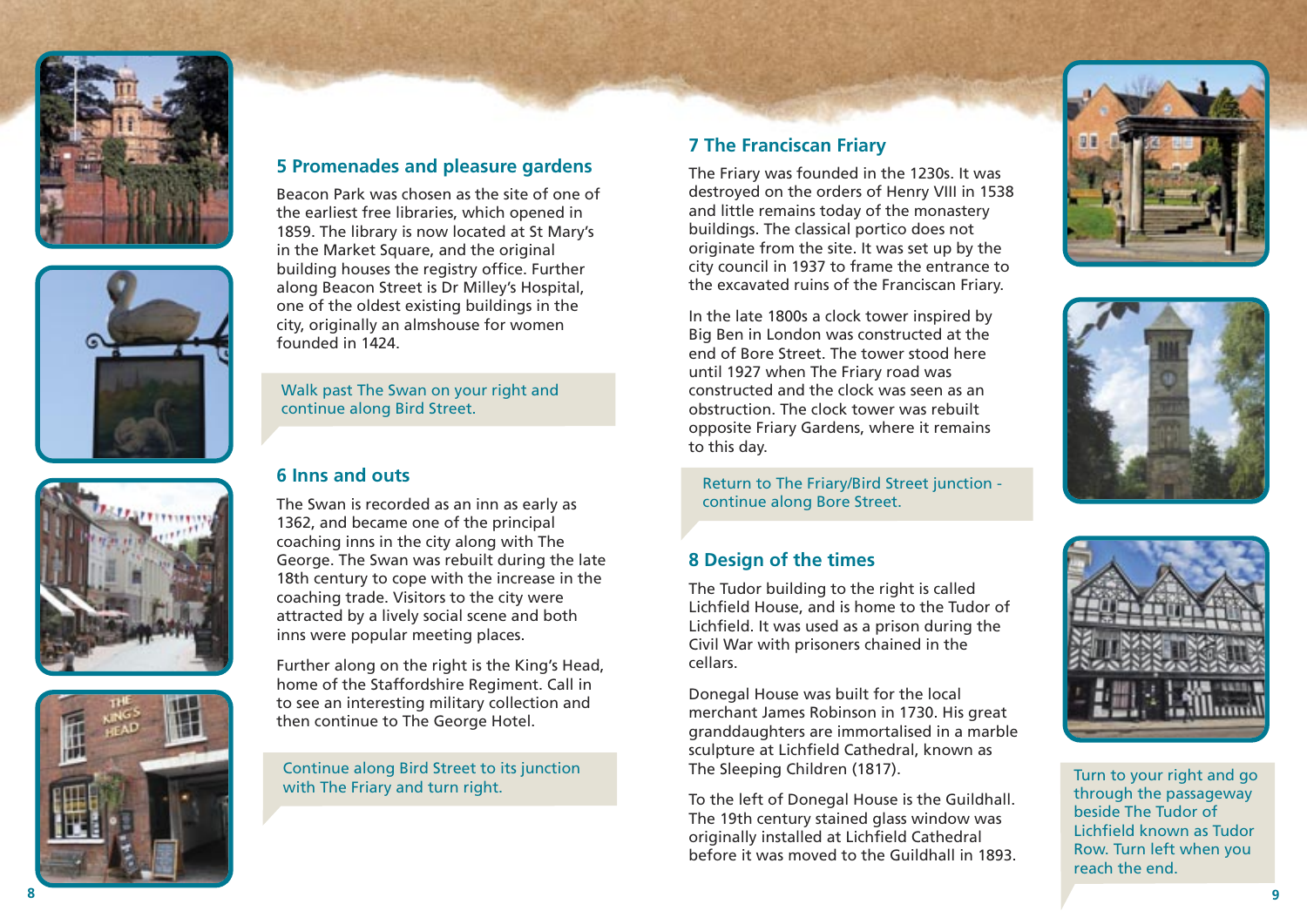

#### **9 Theatres and thespians**

#### **David Garrick 1717 to 1779**

David Garrick was educated at Lichfield Grammar School, which is now home to Lichfield District Council. He started acting at a young age, playing the part of Sergeant Kite in the George Farquhar play, The Recruiting Officer. He went on to become famous for his Shakespearian performances, particularly Richard III.

#### **Lichfield Garrick**

The Lichfield Garrick, named after David Garrick, is a modern purpose-built theatre that first opened in 2003. Today the theatre has expanded its cultural offering and includes a studio, cinema and the Green Room Café.

The building combines modern design with an eco-friendly natural ventilation system - hence the unusual 'chimneys' that you can see on Wade Street. Entertaint the contract of the Street. From this point turn left along Tamworth

Continue through the arcade, turn right and follow Three Spires shopping centre up the hill, turn left at the top.

#### **10 An eventful past**

Lichfield has a varied past, celebrating a selection of events, ceremonies and festivals that date back centuries.

Traditional events include the Sheriff's Ride, where the sheriff was commanded to 'perambulate the city' annually and the Shrovetide Fair, where stores of foods was sold before lent.

St George's Court, is an ancient manorial court that takes place in Lichfield's Guildhall and there's also Lichfield Greenhill Bower, where all men between the ages of 15 and 60 would be inspected with a view to join the King's men.

Traditions like these evolved and have been celebrated in Lichfield for hundreds of years.



Continue to the end of Three Spires shopping centre and across the road to Redcourt car park.

#### **11 Redcourt**

Redcourt House was a fine Georgian residence, built for Lucy Porter, Samuel Johnson's stepdaughter, in the mid-1760s. Johnson often stayed at Redcourt during his visits to Lichfield, and also brought his friends here to meet Lucy.

After Lucy's death in 1786, the house passed through a series of owners. In 1823 it was purchased by the Petit family, whose most distinguished member was the Reverend John Louis Petit (1801-68), an acclaimed 19th century writer on church architecture and a renowned watercolourist. John Petit was a remarkable Lichfeldian, whose art has only recently come to light. He is buried in St Michael's churchyard.

Redcourt itself was sadly demolished in 1929.



Street and back to the city centre.

### Lichfield city centre conservation area

The city centre conservation area was designated in 1970. It extends from The Friary in the south west to include Stowe Pool in the north east.

This area of special architectural and historical interest is subject to stricter planning controls. It is the largest conservation area in the district with over 200 listed buildings and a further 100 of historical interest. Its core is the grid-square pattern of streets forming the medieval city, and Cathedral Close.

It is characterised by densely packed two and three-storey buildings, many still occupying 12th century burgage plots. Lichfield Civic Society supports the work of Lichfield District Council in ensuring the city centre's unique character is preserved and enhanced.







**Civic Society**